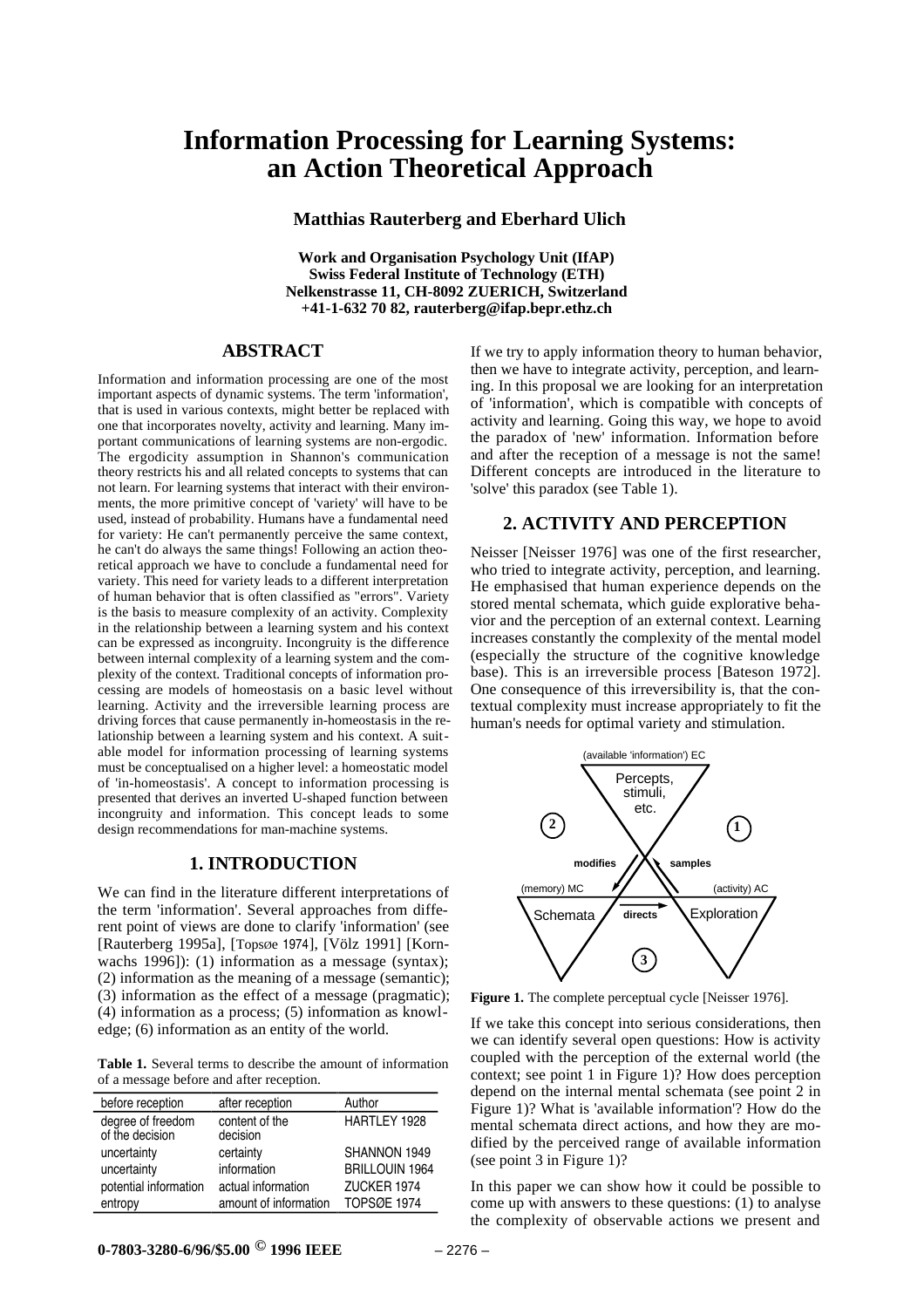discuss a straight forward approach (point 1 [Rauterberg 1993]); (2) to analyse the complexity of perception we discuss the outcome of an empirical study (point 2); and, (3) to explain how the schemata direct behavior we introduce the Action Theory (point 3 [Hacker 1994]).

#### **3. WHAT IS HUMAN ACTIVITY?**

Leontyev's three-level schema ([Leontyev 1978], see Figure 2) describes the sphere of analysis and directs the attention to the transformations going on between three levels: motive–activity, goal–action, and instrumental conditions–operations [Engeström 1991]. These three levels are organised in a hierarchical structure where the top level of activities includes several actions that are performed by appropriate operations. In a 'pure' objective way only the operational level can be observed and analysed. The goal setting and motivational level must be derived or investigated by indirect methods (e.g., questionnaire, interview, thinking aloud, etc.) based on the introspective observations of the investigated subjects. (Note the similarity to the model in [Rasmussen 1986]: knowledge based, rule based, and skill based level.)



**Figure 2.** The three levels schema of the activity theory of [Leontyev 1978].

Action regulation theory offers a coherent body of principles for human-centered task and work design [Hacker 1994]. For Hacker ([Hacker 1986], p. 61), the work order, its interpretation or its acceptance as a work task is "the central category of psychological consideration of activity..., as decisive specifications for the regulation and organisation of the activities occur with the 'objective logic' of its contents". This quotation makes clear that for all, who follow the activity or action theory, the *task* becomes very important in the analysis of behavior. Great importance is attached to the concept of the *complete task*.



**Figure 3.** The complete action-cycle: the central concept of the action regulation theory [Hacker 1994].

Hellpach ([Hellpach 1922], p. 27) described the task concept as follows: "A task consists of one's own planning and design--if not design of the task, design of its solution, including choice between various possibilities, decision for one of these, taking responsibility for the

decision, the ways of performance, while completing the task the constant, infinitesimal evaluation of success related to the mentally represented goal, and finally, the belief that it was well done". Hellpach's description already included the main elements of the concept of the complete task as defined by Tomaszewski ([Tomaszewski 1981], p. 23): "A complete task contains three basic elements: diagnosis of the starting situation, outline (project) of a new situation and a program of realizing activities. During the course of the task performance, these three elements are supplemented by a continuous diagnosis of the changing situation". These are the basic constituents of Hacker's concept of *complete activity* [Hacker 1986].

Characteristics of complete tasks, which must be taken into consideration when analysing and/or designing human activities (e.g., job design), are, according to the concept of action regulation theory presented here (see Figure 3, and [Ulich 1991]):

- (1) Independent setting of goals which are embedded in the superimposed goals;
- (2) Independent action preparation in the sense of taking on planning functions; and, selection of the means including the necessary interaction for goal attainment;
- (3) Mental or physical performance functions with feedback on performance pertaining to possible corrections of actions;
- (4) Control with feedback on results and the possibility of checking the results of one's own actions against the set goals.

Incomplete activities--or partialized actions--"lack, to a large extent, possibilities for independent goal-setting and decision-making, for developing individual work styles or sufficiently precise feedback" ([Hacker 1987], p. 35). Complete activities (or tasks) offer the possibility of setting goals and sub-goals, as well as of offering decision-making possibilities during the various phases of task completion, and therefore provide latitude of activity or action. Complete activities are therefore becoming fundamental for realising the concept of action regulation. Goals are organised in a hierarchical tree structure [Hacker 1986]. The complete action cycle (see Figure 3) has a fractal or recursive structure: Each component of the complete action cycle can be analysed with an embedded and subordinated action cycle. Chunking occurs over Leonteyev's all three levels (see Figure 4).

"Action Theory seems to be an integrative long-term approach that is still developing especially with the development of hierarchically subordinate sub approaches. Action Theory is still more a heuristic broad-range framework than a final theory. … The integrative power of Action Theory will bridge some interrelated gaps: the gap between cognition (and knowledge) and action, the gap between cognition and motivation (see goal orientation), and even the gap between basic and more applied approaches …" ([Hacker 1994], p. 113).

Our main research interest is bridging both gaps. (ad 1) The sum of all cognitions are determined by the mental knowledge. Learning is a permanent process that is regulated by optimising the external complexity based on actions. (ad 2) An self regulated system maximise his information processing by optimising the situational incongruity.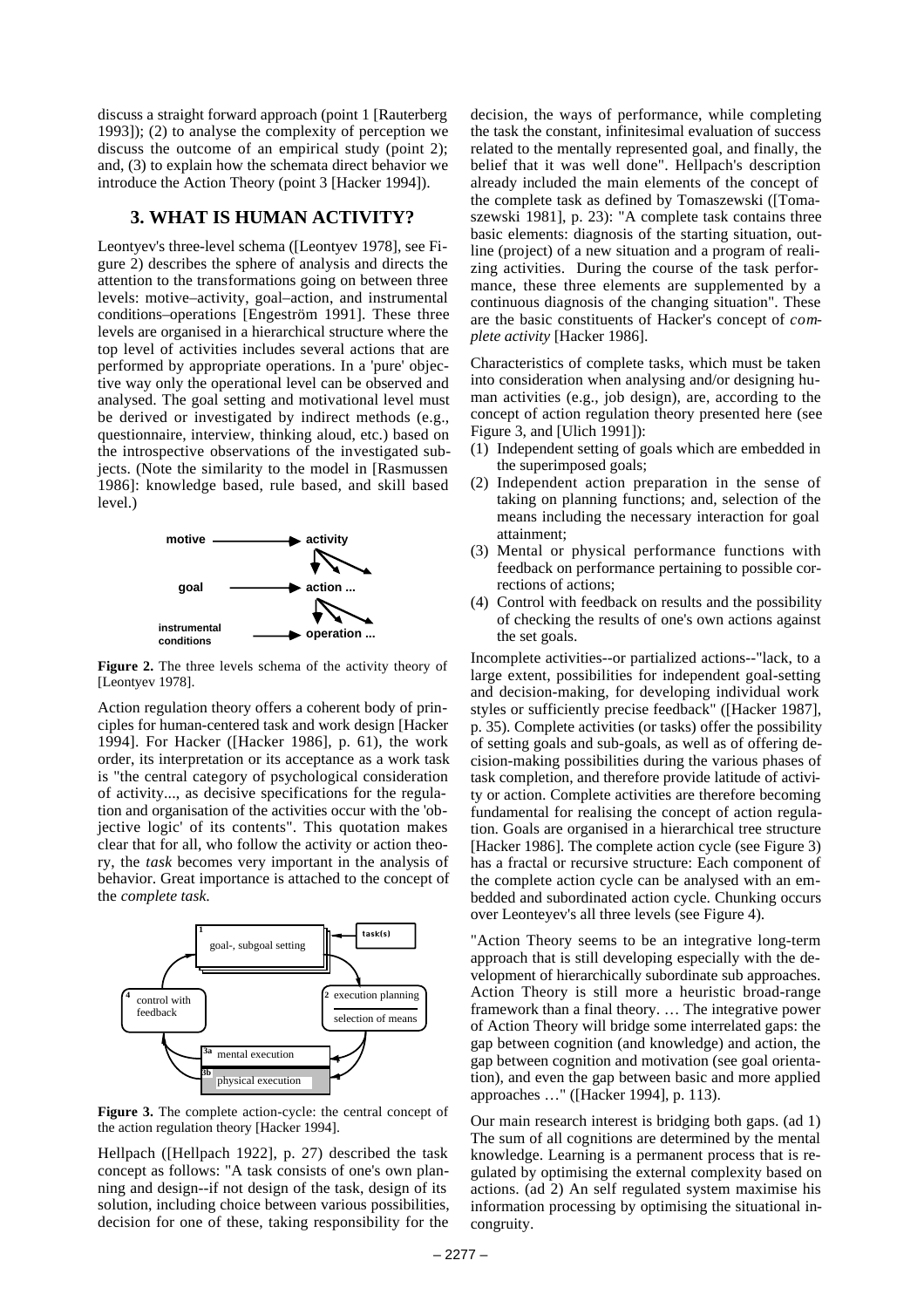#### **4. WHAT IS A LEARNING SYSTEM?**

The brain is the operating system for human cognitions. One part--probably the most important part--of a human brain is the memory with all stored and strictly organised knowledge. But, there very few learning theories that can describe and explain metalearning phenomenons (e.g., learning from experience) [Weinert 1984] [Tuijnman 1992]. One of the most powerful concept was introduced by Gregory Bateson [Bateson 1972].

Bateson developed the concept of "deutero learning" to describe metalearning phenomenons ("learning to learn" [Bateson 1972]). The basic idea of this concept is that the variety on one level can be reduced to its invariant structure. This invariant structure forms the next higher, more abstract level of learning. Deutero learning can appear on five different hierarchical levels:

*Level-0:* The perception of a specific situation leads directly to a specific reaction. Learning on the level means that a system shows different activities in dependency of the perceived situational context; no correction or change in the same situation can be observed. This deutero learning type is possible for all living systems.

*Level-1:* Dependent on the assessment of the outcome adaptive behavior can be observed in a given set of alternative actions; after erroneous behavior corrections are possible by selecting an alternative action. The system learns to choose the correct element in a given set of elements. Level-1 deutero learning includes habituation, classical conditioning, extinction, etc..

*Level-2:* Learning on this level includes two types of adaptive behavior: first, selecting the correct set of actions in a given meta-set of sets of actions, and second, interpreting the own learning history in a different way. The sum of all deutero learning on level-2 is often described in concepts like personality, character, etc..

*Level-3:* If a living system changes (reorganises, resp.) its internal structure in a fundamental way then a level-3 deutero learning process took place. Level-3 deutero learning includes a conscious way of changing the own personality (e.g., psycho therapy).

*Level-4:* Learning on this level means adaptive behavior on an ontological or genetic level. This level is not controllabel by an individuum.

If we look from a very general perspective on living systems (e.g., individuals, groups, organisations, etc.), we can compare all these different systems from an abstract learn theoretical view. Each *learning system* must have: (1) the possibility to plan actions and to execute them, (2) a storage (e.g., individual memory, shared group memory, anecdotes, etc.), (3) the possibility to evaluate the own behavior with excess to the storage, and (4) the possibility to include the assessment into the future action planning and execution (see Figure 4).



**Figure 4.** The different components of a learning system

We discuss learning of individual humans: One important difference between beginners and experts is the complexity of their mental model [Bainbridge 1991]. The beginners have a simple mental structure, so they have to behave in a more heuristic manner to behave in an unknown context. On the other hand, the structures of the mental model of the experts are more or less correct representations of the context structure, so they can behave efficiently to reach their goals. We therefore assume that the mental model of an expert is more comprehensive than that of a beginner. This assumption can be tested by comparing the complexity of the observable processes of beginners and experts.

The empirical results in [Rauterberg 1993] indicate, that the complexity (AC, see Figure 1) of the observable processes of beginners is larger than the complexity of experts. Therefore we concluded that the behavioral complexity is negatively correlated with the complexity of the underlying mental model (MC, see Figure 1). Thus it is possible to estimate the cognitive complexity based on the measurement of the behavioral complexity and based on the measurement of the contextual (environmental, resp.) complexity (EC, see Figure 1) [Rauterberg 1992].

Reviewing several articles about complexity in different research fields we found two dimensions of complexity [Flückiger 1995]: breadth and depth complexity. The *breadth complexity* is the most common interpretation (e.g., number of elements). An often neglected problem of breadth complexity is the underlying assumption that all elements have a similar amount of complexity of the internal structure (e.g., semantic). The solution to this problem is *depth complexity*: to measure the complexity of the internal structure. In the context of learning, chunking is the central process to build elements with increased depth complexity. All chunked knowledge is the corpus of individual experiences. To describe and to compare concrete task solving behavior on the same complexity level we have to observe these processes on the lowest possible level: the operations (see Figure 2).

#### **5. HOW TO MEASURE BEHAVIORAL COMPLEXITY**

Following the action theoretical framework we are able to analyse the continuously recorded stream of the observable operations. In the context of human-computer interaction this can be done very easily by the logfile recording technique [Rauterberg 1993]. What is the main concern of a user interacting with a technical system? The user must build up a mental representation of the system's structure and gain knowledge about the task relevant functions of this system. Furthermore, he must learn the "language", i.e., a set of symbols, their syntax, and operations connected to them, to evoke action sequences (the inter-active "processes") related to task and sub-task functions (goal and subgoal settings, resp.).

Given a finite action space, each state corresponds to a system context, and each transition from one state to another corresponds to a human operation. A trace  $(=$  sequence) of states and operations (i.e., transitions) in this action space describes a complete (or partial) task solving process. Each finite trace in the action space is called a "process". Each task solving process contains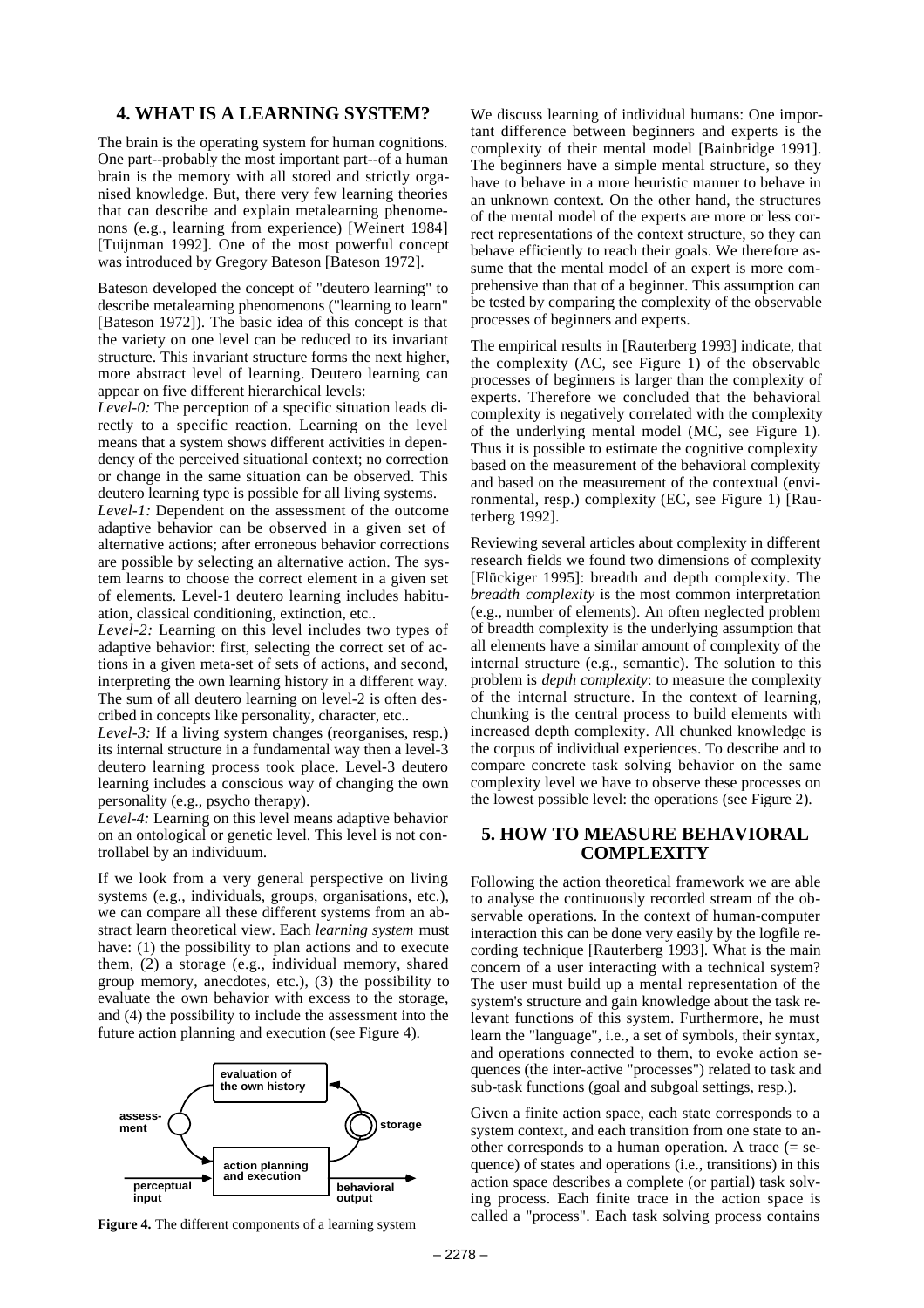three different kinds of information: (1) all necessary states and operations itself, (2) the amount of repetition of each state and operation, and (3) the sequential order of all these states and operations.

Finite state transition nets can be completely described with Petri nets, which have a clear semantic [Peterson 1981]. A Petri net is a mathematical structure consisting of two non-empty disjoint sets of nodes, called S-elements and T-elements, respectively, and a binary relation F, called the flow relation. F connects only nodes of different types and leaves no node isolated. Petri nets can be interpreted by using a suitable pair of concepts for the sets  $\overline{S}$  (signified by a circle "( )") and  $\overline{T}$  (signified by a square "[ ]") and a suitable interpretation for the flow relation F (signified by an arrow "->"). The means/activity interpretation allows one to describe the static structure of a system with several active and passive functional components: means  $(S)$  = real or informational entity, and transitions  $[T] =$  (repeatable) operations (actions, resp.). The flow relation F signifies: [o]  $\Rightarrow$  (m), the operation 'o' (e.g., a user command) produces means 'm' (e.g., a system state); (m)  $\rightarrow$  [o], operation 'o' uses means 'm'.

The main relations between two different nets or processes are abstraction, embedding and folding [Genrich 1980]. The 'folding' relation is the *basic idea* of our approach [Rauterberg 1993]. Folding a process means to map S-elements onto S-elements and T-elements onto T-elements while keeping the F-structure. The aim of the 'folding' relation is to reduce the elements of an observed empirical task solving process to the minimum number of states and transitions. This reduced number of elements can be interpreted as the *performance net*. Folding a sequential task solving process extracts the embedded net structure and neglects the information of the amount of repetition and of the sequential order. This 'extracted' and generated Petri net is the minimal net to reproduce the observed process [Rauterberg 1995b]. We interpret this 'folded' Petri net as a structural description of a complete task solving process.

To measure the complexity of an extracted net, we introduce the Ccycle metrics of McCabe (the "cyclomatic number" [McCabe 1976]) [Rauterberg 1992]. Ccycle is a measure to calculate the number of linear independent cycles of a plane and coherent net. Ccycle is a useful quantity that measures the amount of interconnectivity (i.e., complexity). The advantages and disadvantages of four different quantitative measures of complexity have been discussed in [Rauterberg 1992]; Ccycle proved to be the most effective measure.

Given a folded Petri net, the complexity measured with Ccycle is defined by the difference of the total number of connections (#F: flow relation) and the sum of the total number of states and of transitions  $(\#S: state + \#T)$ : transitions). The parameter P is a constant that corrects the result of Formula 1 in the case of a sequence (#F –  $(\text{#S} + \text{#T}) = -1$ ; the value of P in this context is 1. The semantic of Ccycle can be described by the number of "holes", "loops", "cycles" or "independent decisions".

"Cyclomatic number": Ccycle :=  $#F - (#S + #T) + P$  with P=1 (1)

But, what can we do with this kind of metric?

### **6. ACTIVITY AND INCONGRUITY**

Weizsäcker [Weizsäcker 1974] distinguished in his concept of 'information' between two dimensions: (1.) 'Singularity of the first time', and (2.) confirmation and redundancy. For both aspects we can find two different research traditions in psychology: (1) novelty and curiosity ([Berlyne 1960], [Hunt 1963], [Voss 1981]), and (2) dissonance theory ([Festinger 1957], [Frey 1981]). Both research tracks are only loose coupled till today.

Investigators of novelty assume, that living systems (like mammals, especially humans) are motivated by an information seeking behavior. In situations, which are characterized by sensory deprivation, mammals and humans are intrinsically looking for stimulation. They increase the complexity of the context or the perception of it. On the other side, mammals try to avoid situations with a high amount of stimulation, dissonance, or stress. Hunt [Hunt 1963] designated this amount of increased complexity as 'incongruity'.



Figure 5. The difference between the complexity of the mental model (MC) and the complexity of the external context (EC) is called incongruity:  $IC = EC - MC$ .

If the complexity of the mental model (MC) is less complex than the complexity of the context (EC), then mammals try to optimise this positive incongruity. Seeking behavior starts, when the positive incongruity (IC) sinks below an individual threshold or changes to negative incongruity (deprivation, see Figure 5). Behavior of avoidance can be observed, when the positive incongruity exceeds an individual threshold (dissonance, stimulation overflow). Most of daily situations can be characterized by positive incongruity.

The central question--but till now unsolved--question is the relationship between EC on one side and AC and MC on the other side. With the "cyclomatic number" Ccycle we are able to measure AC [Rauterberg 1993]. But, how does the *perceived* external complexity depend on the human's activity and mental schemata? We assume that EC must be a function of AC and MC:  $EC = pf(MC, AC)$ . This unknown function pf must contain the full potential of perception of the contextual pattern complexity (e.g., the semantic of a situation with distinguishable elements).

As a first step to answer the question 'how to measure EC' we carried out an empirical investigation.

### **7. PERCEPTION AND COMPLEXITY**

The modern discussion of information and complexity in the context of physics (cf. [Zurek 1991]) is based on the following paradox: Nearly all measures of informa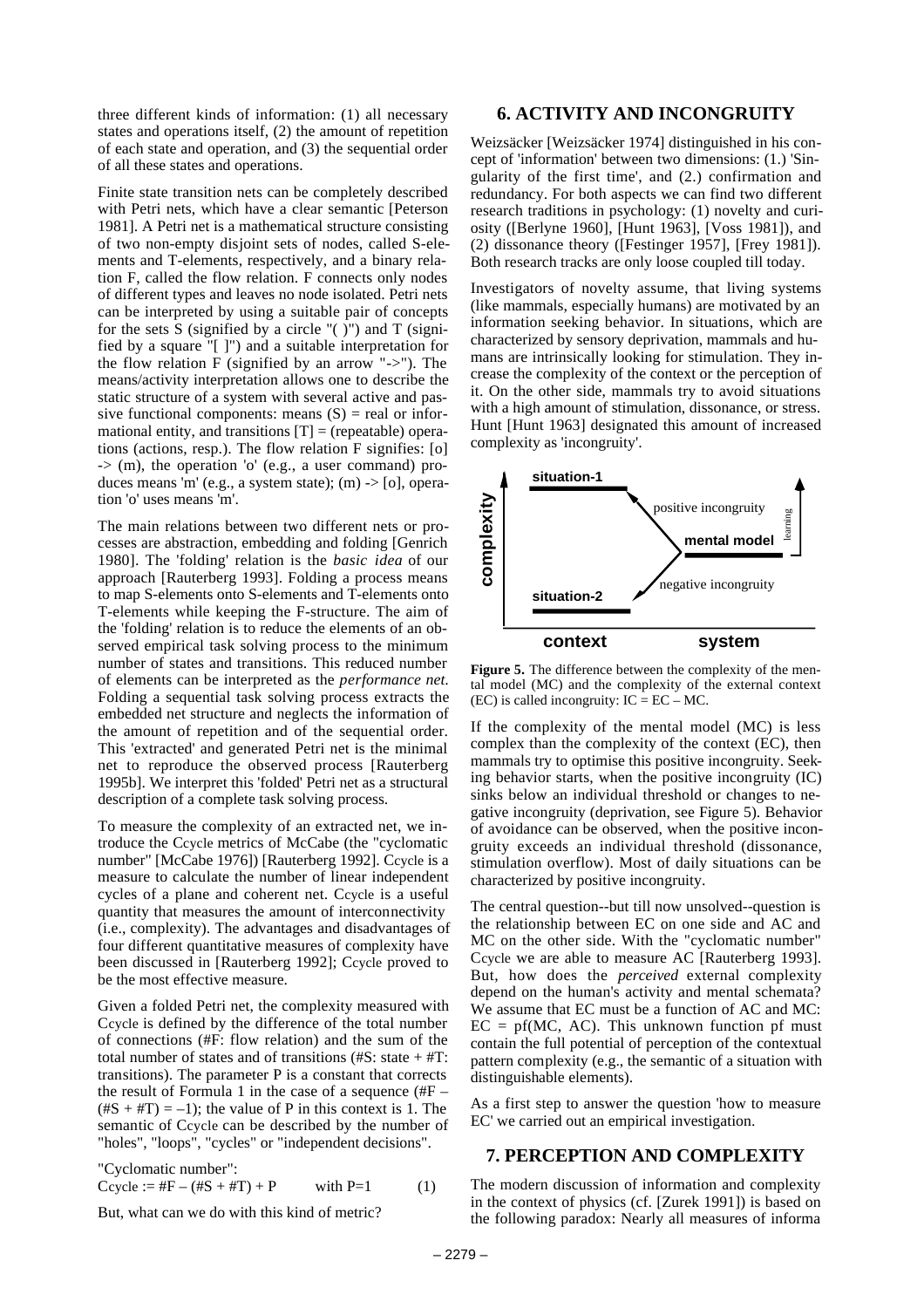tion increase monotonously with complexity of the stimulus pattern [Grassberger 1986]. But, the subjective impression of each observer is that a medium amount of entropy in contextual patterns contains the maximum of information, and not the pattern with zero or with the maximum of entropy! There must be an inverted Ushaped function between subjective 'information' and the information measured by entropy or complexity. The approaches of the physicists to overcome this paradox seem to be not convincing, because most researchers in this community are constrained by their implicit goal to look for an *observer independent* solution [Crutchfield 1991].

Therefore we have to look for an *observer dependent* measure for the complexity of a perceived context. This problem is difficult, because we have to differentiate between the pre-structured part of perception based on learned mental schemata (available information, see Figure 1) and the unstructured and not predictable part. Only the existence of unknown, but perceivable pattern enable us to integrate new aspects into our stored knowledge (potential available information, see [Rauterberg  $1995a$ ]).

An inquiry has been carried out to pinpoint the perceivable and actually perceived complexity of multimedia screens (see [Rauterberg 1995c]). The perceivable complexity is strongly influenced by the number of objects- and their relations to each other--on the screen. But, what is a "visually distinguishable object"?



**high granularity**

**Figure 6.** The possible range of perceivable complexity (i.e., the external complexity EC) caused by the level of granularity.

To find out on which level of granularity visual pattern are classified as single "objects" (see Figure 6), a questionnaire with eight different screen-dumps of a commercial multimedia information system (called "mockups", see[Rauterberg 1995c]) was answered by a heterogeneous group of potential users. A total of 33 women (between 14 and 66 year of life) and 33 men (between 21 and 55 year of life) participated (no significant difference in age between both groups). The computer experience of each subject was measured on a rating scale ("no experience" =  $0 \dots$  "expert" = 90). We found a significant difference in computer experience between both groups:  $40 \pm 27$  for women, and  $63 \pm 24$ for men ( $p \le 0.001$ ); the men were more experienced than the women.

To measure the *granularity level* subjects were instructed to answer a "simple" question: Estimate the number of different perceived object on the screendump! The range of the estimated granularity lies between 2 and 35 perceived objects for women and between 3 and 30 objects for men. We can find a significant difference between both groups (Xwomen =  $9.9 \pm 6.3$  objects, Xmen =

12.0  $\pm$ 6.1 objects, T-test, p $\leq$  033). The more experienced men estimated more distinguishable objects than the less experienced women. From this result we can conclude that the complexity of the knowledge structure (MC, see Figure 1) correlates *positively* with the perceived external complexity (EC).

Now, the last question to understand the equation  $EC =$ pf(MC, AC) is the relationship between EC and AC?

#### **8. ACTIVITY AND INFORMATION**

A context with sensory deprivation has not enough positive incongruity (IC, see Figure 5) or even negative incongruity [Smith 1981]. On one side, a human will leave a context with very low incongruity (to little difference to context complexity; see Figure 7), and on the other side with very high incongruity (to much context complexity, stimulation stress, resp.; see Figure 7). In between we have the range of positive emotions with behavior, that increase novelty on one side [Berlyne 1960], and on the other side that increase confirmation and redundancy, or reduce dissonance, resp. [Festinger 1957].



Figure 7. The coherence between positive incongruity, emotions and observable behavior (see [Rauterberg 1995a]).

Overall we assume a reverse u-curve as the summarised coherence between incongruity and information (see Figure 8, cf. [Yerkes 1908] [Streufert 1978]). If a human has to behave for a while in a total fixed and stabile context and he has a normal learning rate, then he must start *incongruity increasing* actions [Berlyne 1960]. This can be done on two different ways: (1) increasing the complexity of the context (the perception of it, resp.), and/or (2) reducing the complexity of the mental model. Way (2) implies the possibility of "forgetting" (decrease learning rate) or the manipulation of the perception mechanisms (suppression) (cf. [Rauterberg 1995a]).



**Figure 8.** The summarised coherence between positive incongruity and information (see [Rauterberg 1995a]).

Now we are able to give a preliminary answer to the relationship between the perceived external complexity EC and the activity complexity AC: It depends on the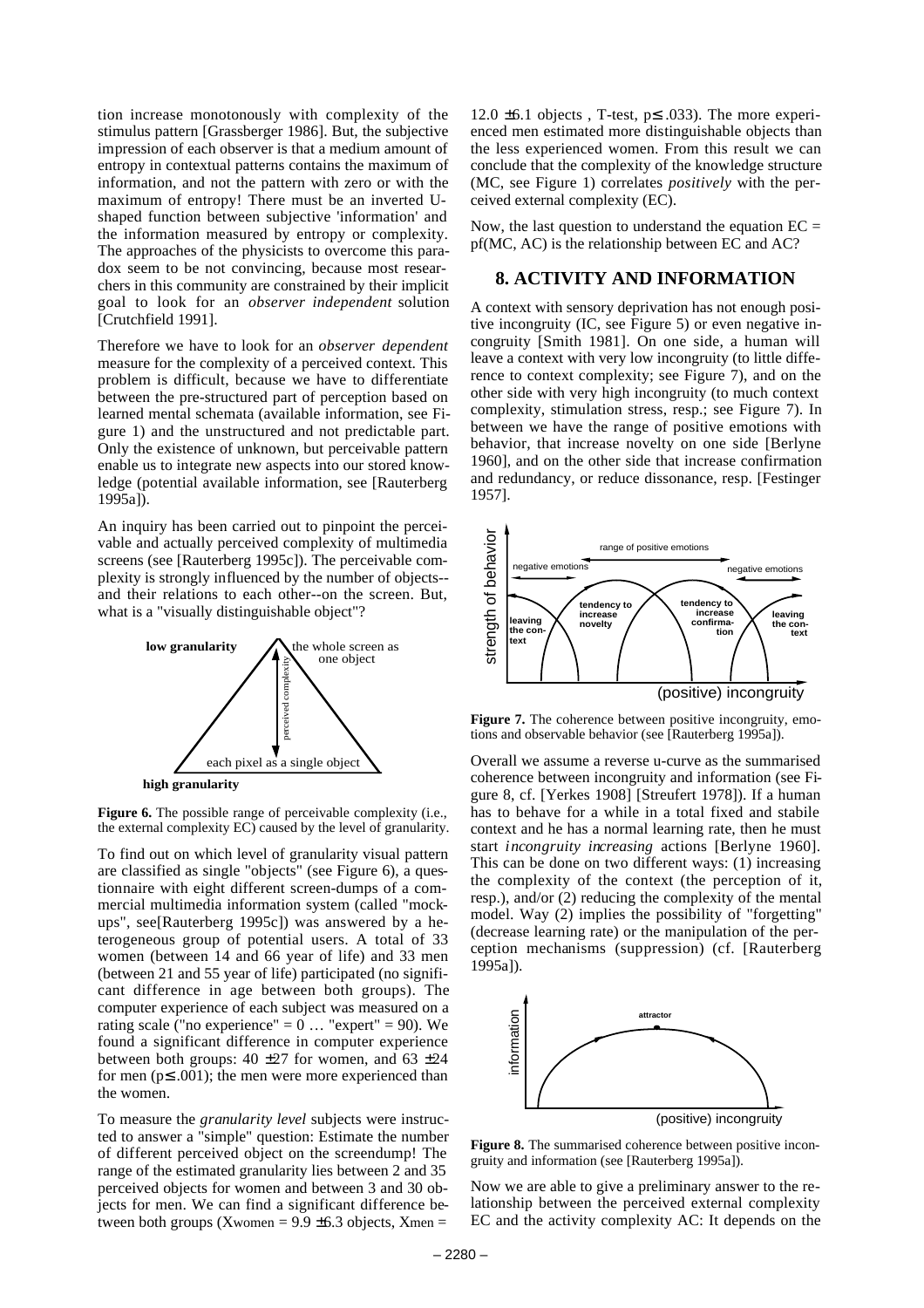actual amount of the incongruity IC! If IC is greater than an individual threshold then we will find a *negative* correlation between EC and AC. On the other side, if IC is less than an individual threshold then we predict a *positive* correlation between EC and AC (see Figure 9).





**Figure 9** The two different situations to estimate EC in dependency of MC and AC; with IC = EC minus MC.  $[ (+) :=$ positive correlation, (**–**) := negative correlation]

Finally we can conclude that it could be possible to measure "information" in an observer dependent way. The actual processed amount of information can be exactly the same for totally different learning systems in very different learning stages: It depends on the complexity of the internal knowledge, the systems activities, and the perceivable action space in the actual learning environment. The most critical factor is the *learning rate* of the system (see Figure 5)!

#### **REFERENCES**

- BAINBRIDGE, L. (1991) The "cognitive" in cognitive ergonomics. Le Travail humain 54**:** 337-343.
- BATESON, G. (1972) Steps to an Ecology of Mind. Chandler.
- BERLYNE, D.E. (1960) Conflict, arousal, and curiosity. Mc-Graw Hill.
- BRILLOUIN, L. (1964) Scientific Uncertainty and Information. Academic.
- CRUTCHFIELD, J. & YOUNG, K. (1991) Computation at the Onset of Chaos. In W. Zurek (ed.) Complexity, Entropy and the Physics of Information (pp. 223-269), Addison.
- ENGESTRÖM, Y. (1991) Activity Theory and Individual and Social Transformation. Activity Theory 7/8: 6-17.
- FLÜCKIGER, M. & RAUTERBERG, M. (1995) Komplexität und Messung von Komplexität. Technical Report CC-4-95. Zürich: Institut für Arbeitspsychologie an der ETH.
- FESTINGER, L.A. (1957) A theory of cognitive dissonance. Stanford University Press.
- FREY, D. (1981) Informationssuche und Informationsbewertung bei Entscheidungen. Huber.
- GENRICH, H.J., LAUTENBACH, K. & THIAGARAJAN, P.S. (1980) Elements of general net theory. In Lecture Notes in Computer Science (vol. 84 "Net Theory and Applications", pp. 21-163). Springer.
- GRASSBERGER, P. (1986) Toward a quantitative theory of selfgenerated complexity. International Journal of Theoretical Physics 25(9): 907-938.

HACKER, W. (1986) Arbeitspsychologie. Huber.

- HACKER, W. (1987) Software-Gestaltung als Arbeitsgestaltung. In K.-P. Fähnrich (ed.) Software-Ergonomie. State of the Art 5 (pp. 29-42). Oldenbourg.
- HACKER, W. (1994) Action regulation theory and occupational psychology. Review of German empirical research since 1987. The German Journal of Psychology 18(2): 91-120.
- HARTLEY, R.V.L. (1928) Transmission of information. Bell System Technical Journal, 7(3): 535-563.
- HELLPACH, W. (1922) Sozialpsychologische Analyse des betriebstechnischen Tatbestandes 'Gruppenfabrikation'. In R. Lang und W. Hellpach (eds.) Gruppenfabrikation (pp. 5- 186). Springer.
- HUNT, J.M.V. (1963) Motivation inherent in information processing and action. In: O.J. Harvey (ed.) Motivation and social interaction: cognitive determinants. Roland.
- KORNWACHS, K. & JACOBY, K. (1996, eds.) Information new questions to a multidisziplinary concept. Akademie,
- LEONTYEV, A.N. (1978) Activity, consciousness, and personality. Prentice Hall.
- NEISSER, U. (1976) Cognition and Reality. Freeman.
- PETERSON, S.J. (1981) Petri net theory and the modeling of systems. Prentice Hall.
- RASMUSSEN, J. (1986) Information Processing and Human-Machine Interaction. North-Holland.
- RAUTERBERG, M. (1992) A method of a quantitative measurement of cognitive complexity. In: G. van der Veer, M. Tauber, S. Bagnara, and M. Antalovits (eds.) Human-Computer Interaction: Tasks and Organization. (p. 295-307), Roma: CUD.
- RAUTERBERG, M. (1993) AMME: an automatic mental model evaluation to analyze user behaviour traced in a finite, discrete state space. Ergonomics 36(11): 1369-1380.
- RAUTERBERG, M. (1995a) About a framework for information and information processing of learning systems. In: E. Falkenberg, W. Hesse & A. Olive (eds.) Information System Concepts – Towards a consolidation of views. (pp. 54-69). Chapman &Hall.
- RAUTERBERG, M. (1995b) From novice to expert decision behaviour: a qualitative modelling approach with Petri nets. In Y. Anzai, K. Ogawa & H. Mori (Eds.) Symbiosis of Human and Artifact: Human and Social Aspects of Human-Computer Interaction. (Advances in Human Factors/ Ergonomics, Vol. 20B, pp. 449-454). Elsevier.
- RAUTERBERG, M., BERNY, P., LORDONG, G., SCHMID, A., ZEMP, M. & ZÜRCHER, T. (1995c) Designing multi media user interfaces with eye recording data. In: A. Grieco, G. Molteni, E. Occhipinti & B. Piccoli (Eds.) Work with Display Units 94. North-Holland, pp. 265-270.
- SHANNON, C. (1962) The mathematical theory of communication. Urbana.
- SMITH, R.P. (1981) Boredom: A Review. Human Factors 23(3): 329-340.
- STREUFERT, S. & STREUFERT, S.C. (1978) Behavior in the Complex Environment. John Wiley.
- TOPSØE, F. (1974) Informationstheorie. Stuttgart: Teubner.
- TOMASZEWSKI, T. (1981). Struktur, Funktion und Steuerungsmechanismen menschlicher Tätigkeit. In T. Tomaszewski (ed.) Zur Psychologie der Tätigkeit (pp. 11-33). Deutscher Verlag der Wissenschaften.
- TUIJNMAN, A. AND VAN DER KAMP, M. (1992, eds.) Learning Across the Lifespan: Theories, Research, Policies. Pergamon.
- ULICH, E., RAUTERBERG, M., MOLL, T., GREUTMANN, T. & STROHM, O. (1991) Task orientation and user-oriented dialog design. International Journal of Human-Computer Interaction 3(2): 117-144.
- VÖLZ, H. (1991) Grundlagen der Information. Akademie.
- VOSS, H.-G. & KELLER, H. (1981, eds.) Neugierforschung: Grundlagen, Theorien, Anwendungen. Beltz.
- WEINERT, F.E. & KLUWE, R.H. (1984, eds.) Metakognition, Motivation und Lernen. Kohlhammer.
- WEIZSÄCKER VON, E. (1974) Erstmaligkeit und Bestätigung als Komponenten der pragmatischen Information. In E. von Weizsäcker (ed.) Offene Systeme, Band I. Beiträge zur Zeitstruktur von Information, Entropie und Evolution. Klett.
- YERKES, R.M. & DODSON, J.D. (1908) The relation of strength of stimulus to rapidity of habit-formation. Journal of Comparative Neurology of Psychology 18: 459-482.
- ZUCKER, F. (1974) Information, Entropie, Komplementarität und Zeit. In E. von Weizsäcker (ed.): Offene Systeme, Band I. Beiträge zur Zeitstruktur von Information, Entropie und Evolution. Klett.
- ZUREK, W. (1991, ed.) Complexity, Entropy and the Physics of Information. Addison-Wesley